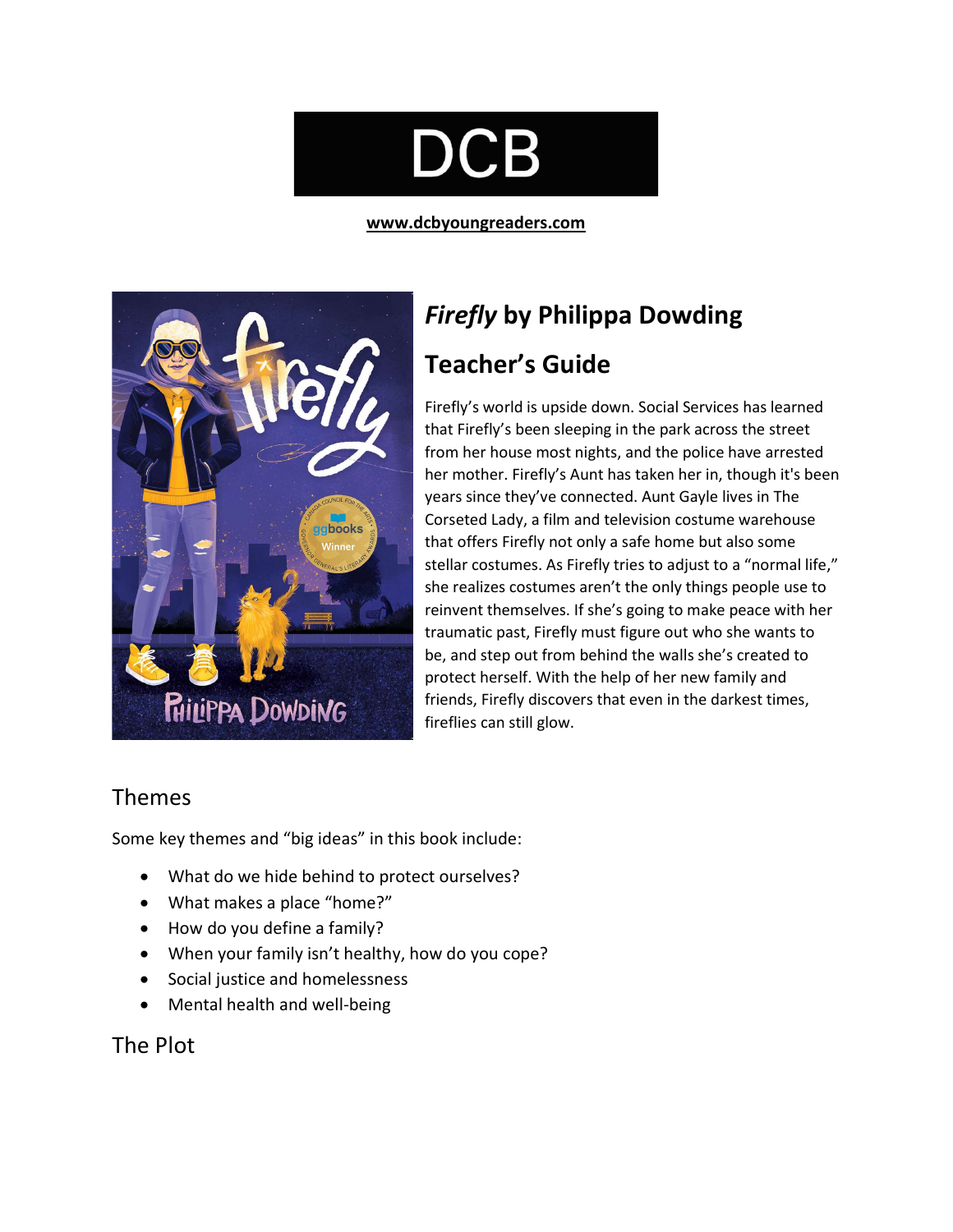Firefly (born Fifi) has been trying to take care of herself and her mother for many of her thirteen years. Her mother's addiction and mental health issues have become more than Firefly can handle, so she's been "living rough" in the nearby park each night. After an incident that results in social services becoming aware of the situation, Firefly is sent to live with her Aunt Gayle in her immense costume shop warehouse, the Corseted Lady. The shop offers Firefly refuge – and some amazing outfits – as she begins to determine who she really is and what a "normal life" and "family" should look like.

# The Setting

This story takes place in present-day Riverdale, in the East End of Toronto.

# What Kind of Reader Will Love This Book? One who...

- Enjoys stories told in first-person narrative with a distinctive voice
- Likes deep themes revealed in an uplifting way
- Loves "dressing up"
- Is interested in fashion history
- Enjoys stories about non-traditional families
- Has a strong social conscience

# Pre-Teaching Prep

Trigger Warning: This book deals with addiction, parental neglect, and mental health issues in both children and adults. Consider the life experiences of your students. To improve your own awareness and support your students, some resources are provided below.

## Homelessness:

https://yogaoutreach.com/2020/03/18/six-ways-to-talk-about-homelessness-with-kids/ What it's like to be homeless in Toronto

## Trauma and PTSD:

https://www.stanfordchildrens.org/en/topic/default?id=post-traumatic-stress-disorder-in-children-90- P02579 https://mentalhealthweek.ca/wp-content/uploads/2019/04/MHW19\_School\_Overview-ENG.pdf https://stanfield.com/teaching-mental-health/ https://www.camh.ca/-/media/files/guides-and-publications/tami-teachers-guide.pdf https://walkinourshoes.org/content/Classroom\_Lesson\_Plans.pdf

# Chapter Questions (for Independent Work or Class Discussion)

Pick and choose the questions that work for your students in your classroom. Use as many or as few as you like.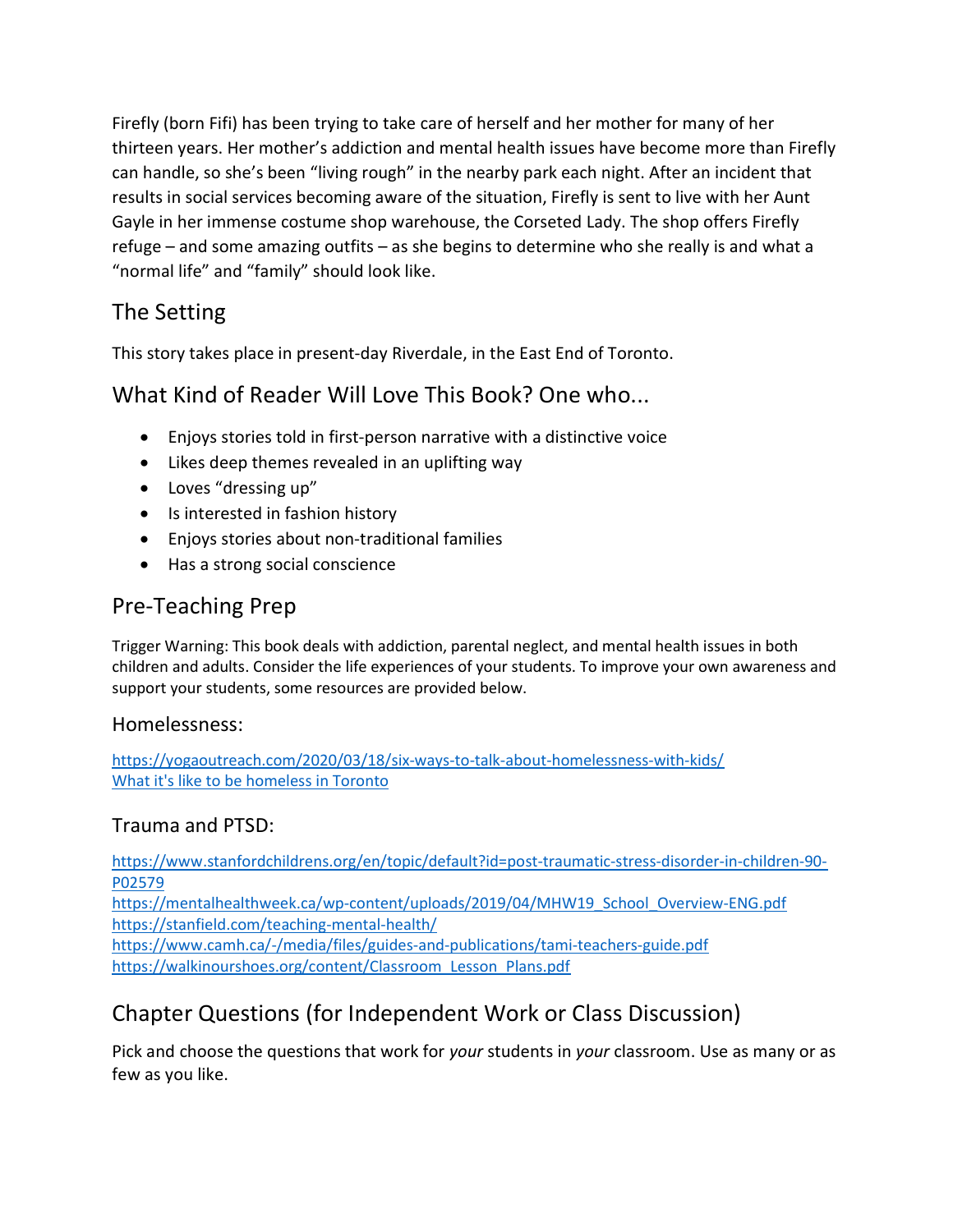#### Chapter 1

- 1. The first time we meet Firefly, she is correcting her aunt and explaining she no longer wants to be called Fifi. Right off the bat, what does this scene show us about Firefly's character? Why do you think she has chosen the name "Firefly?" Explain.
- 2. In chapter 1, the author uses italics for different purposes. Describe some of these purposes in your own words.
- 3. Why do you think Firefly refers to her mother as "Joanne-the-mother?" What does it tell us about their relationship?

#### Chapter 2

- 4. Why do you think it takes Firefly some time to remember her earlier visits to The Corseted Lady, like the time she and Amanda played with the Rolling Judys?
- 5. The author often uses short sentences, and even single words, when Firefly is narrating these first two chapters. Why do you think Firefly "speaks" like this?
- 6. What are some coping strategies we see Firefly using in the first two chapters? How do they seem to be working?

#### Chapter 3

- 7. The author shows us that Firefly and Aunt Gayle share a look as they notice Sharlene Baker is dressed in a "big-shouldered suit" like something "from the eighties" (pp. 24- 25). What does this little detail tell us, not only about Sharlene Baker, but also about Firefly and Aunt Gayle?
- 8. In this chapter, we learn more about Firefly's life before she arrived at The Corseted Lady. Using jot notes, write down what you have noticed and learned so far about her past.
- 9. If you were Aunt Gayle in this chapter, how would you have handled Sharlene Baker? Why?

#### Chapter 4

- 10. In chapter four we explore The Corseted Lady with Firefly. Which section would you most want to investigate? Why?
- 11. As Firefly wanders through the whole warehouse, she is reminded of Moss Cart, some of the ladies from Jennie's, and her mother. It isn't until the end of the chapter, however, that she is triggered to rush through and head for a second bath of the day. What do you think triggers her and why?

Chapter 5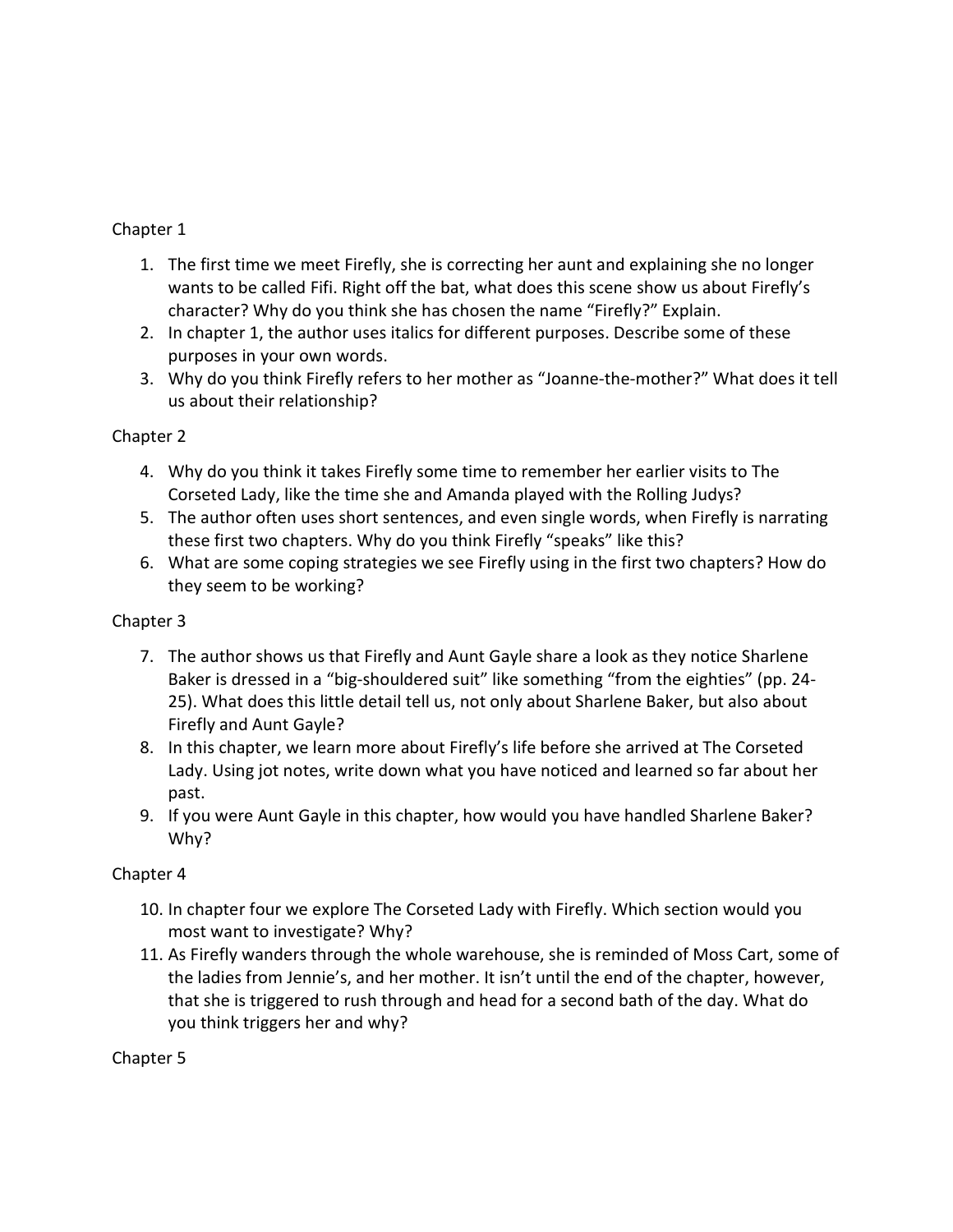12. Firefly's AC/DC hoodie is almost like a security blanket for her. What do we learn was Moss Cart's special item? Explain.

#### Chapter 6

- 13. This chapter begins with Firefly having a flashback. What do you think has triggered this one?
- 14. Firefly states, "My aunt is a fire-breathing dragon" (p.47). Where do we see her "firebreathing" in this chapter? In what ways does she show she is the perfect guardian for Firefly?

#### Chapter 7

- 15. Firefly meets a lot of people in this chapter. Create a graphic organizer of your choice (e.g., web, chart, etc.) to identify the various people she meets, and include what she learns about them.
- 16. When Firefly meets Not-So-Skinny Kid, they have quite an encounter. Write this scene from the point of view of Not-So-Skinny-Kid, using his character's "voice."
- 17. Why do you think the author chose to have Skinny-Kid have his shirt ripped off, instead of just being punched or knocked down? How does it fit with other elements of the story? Explain.

#### Chapter 8

- 18. There are similarities between Juggernaut the Cat and Firefly, and we are reminded of them in this chapter. How are they alike?
- 19. Firefly explores the warehouse at night and finds herself reflecting on the previous owners of the clothes. "Did someone own this coat? Did he love it? Who was he?" (p. 65). What does she decide to do?

#### Chapter 9

- 20. Firefly meets some other students in French class, including a boy named Charlie. How does he make Firefly comfortable right away? What does this tell us about his character?
- 21. In Library Support Class, Firefly recalls having a magazine subscription when she was younger, and then ends up having a panic attack. What prompts this attack? Use evidence from the text and your own ideas to explain your answer.

#### Chapter 10

22. Firefly is working to calm herself after her panic attack, focusing on things that she sees around her. How does the author write this section to help the reader understand this?

#### Chapter 11

23. The next three days are a blur for Firefly, yet she still manages to select some new costumes to wear. How does she feel about each of her choices? Which one would you like the best of the three, and why?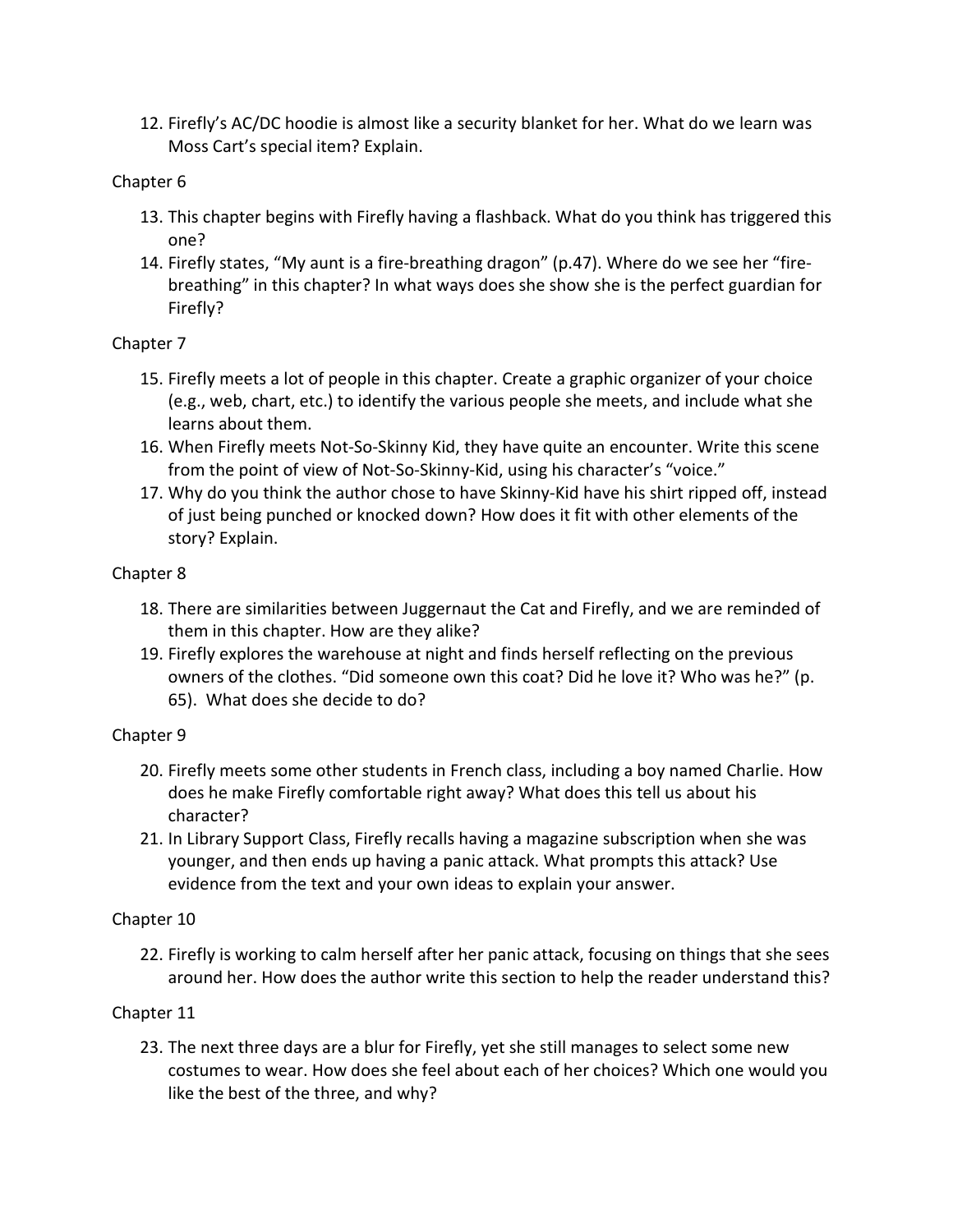- 24. Despite "fading out and in" for three days, Firefly has also noticed that Not-So-Skinny Kid is still assaulting Skinny Kid every afternoon. Why do you think she can focus on this and her costume choices, but little else? Use details from the text to support your ideas.
- 25. While Aunt Gayle distracts Sharlene Baker, Firefly discovers Sadie is sewing a lobster costume. Why do you think Firefly is so excited about the idea of a lobster costume?

#### Chapter 12

- 26. We finally learn exactly what happened to Firefly on the night the police arrested Joanne-the-mother. Write a summary of the events.
- 27. Aunt Gayle tells Firefly that it wasn't her job to take care of her mother, and others have told her this too. Why do you think this is so hard for Firefly to accept?
- 28. What would you have done if you were Firefly and had a mother like Joanne? Do you agree with Firefly's choices? Explain.

#### Chapter 13

- 29. The Corseted Lady is a hive of activity in this chapter. How does the author use this passage to show us that Firefly is becoming more stable?
- 30. Which do you think is more amusing, the four ladies as a lobster quartet, or a kid in a carrot costume? Explain your rationale.

#### Chapter 14

31. Why do the drunk clowns upset Firefly? What more do we learn?

#### Chapter 15

- 32. When Firefly goes "off script" in French class, why does Charlie get tears in his eyes?
- 33. The motorcycle cop costume and the events in French class seem to inspire Firefly. Summarize what happens outside the coffee shop and Shopper's Drug Mart.
- 34. Imagine you are Charlie watching these events unfold. Write an imaginary text to a friend describing your impression of these events.

#### Chapter 16

- 35. Firefly receives a letter written by Joanne-the-mother. Would you have read it if you were Firefly? Why or why not?
- 36. At the end of the chapter, the author writes, "And Firefly Warren is gone, gone, gone too" (p. 134). Predict what you think will happen next. Justify your prediction with details from the text and your own ideas.

#### Chapter 17

37. How does the author show us what happened to Firefly? How would you have shown this if you were the author?

Chapter 18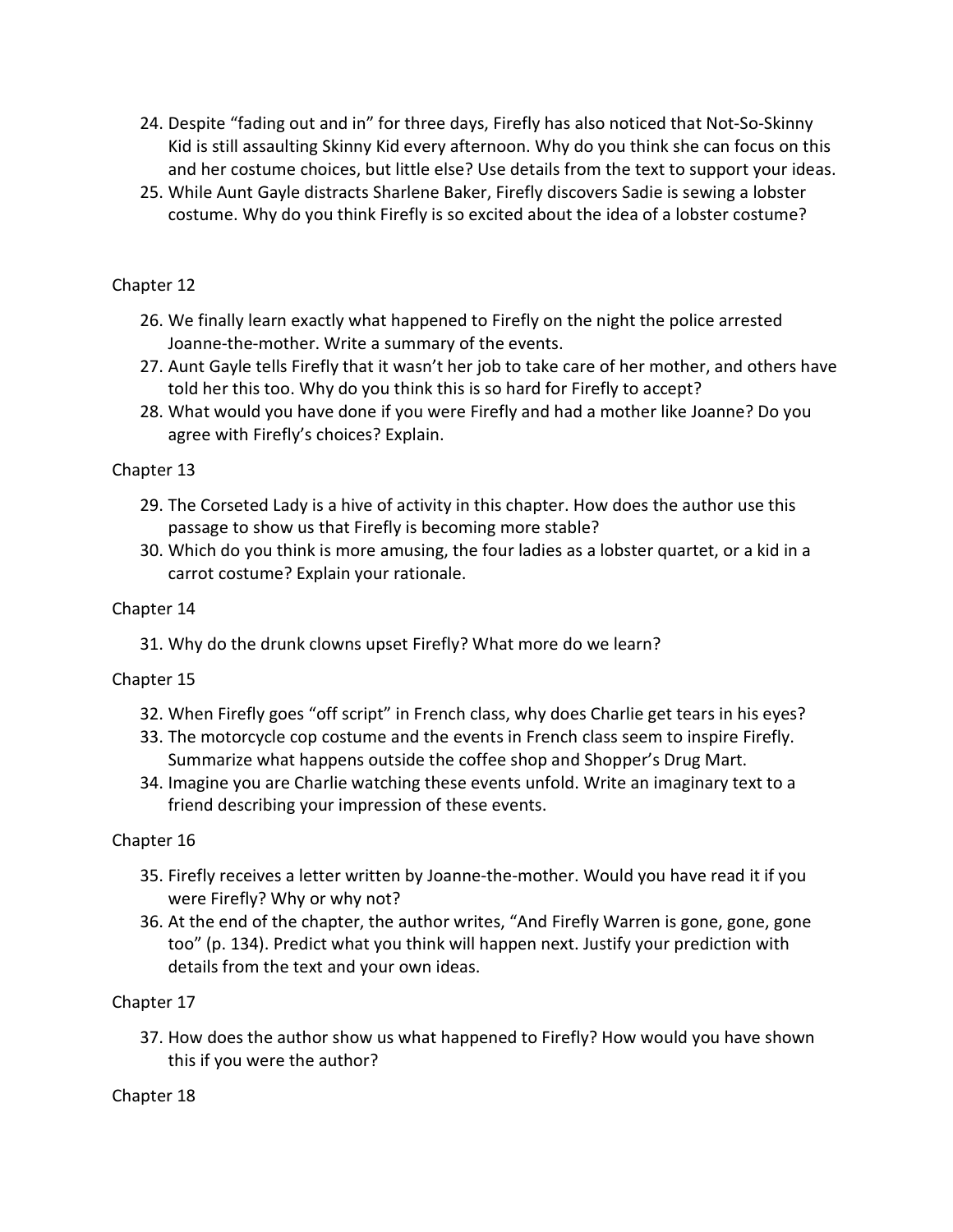- 38. Again, the author uses a specific writing technique to show Firefly's recollections of her dissociative experience. How does this help the reader understand the story and the character better?
- 39. How does Juggernaut react to Firefly's state? Are you surprised by this? Why or why not?
- 40. Why is the letter such a catalyst for Firefly's emotions? Explain.

#### Chapter 19

- 41. What does the word verklempt on page 150 mean?
- 42. We learn more about why Firefly is so fond of fireflies in this chapter. What does the costume symbolize for her, besides her name?

#### Chapter 20

- 43. Why do you think Charlie is part of the Library Support Group?
- 44. Use your research skills to look up where fireflies can be found around the world. Try to find words for "firefly" in additional different languages.

#### Chapter 21

- 45. Charlie has been dealing with his own personal trauma since he was ten. What did he do to cope?
- 46. Firefly is "not a hugger" (p. 169), but she finds herself letting Charlie hug her when he falls apart. In your opinion, is it easier to deal with someone else's pain than your own? Does it help you heal when you help others? Explain.
- 47. If you were Firefly, what would you have "said" to Joanne-the-mother from the bridge? Why?

#### Chapter 22

- 48. When Aunt Gayle hands Scott Durkin a clean plaid shirt, why is it so meaningful for Firefly?
- 49. Truly skilled authors know how to weave humorous and serious elements together to really make a story pop. Show how Philippa Dowding does this in this chapter.

#### Chapter 23

- 50. Charlie understands right away why Firefly never told her mother about her name of choice. Why is a name important?
- 51. Do you think Firefly will ever let Joanne know that Fifi is her "dead name?" Why or why not?
- 52. What's the significance of Juggers sleeping beside Firefly on the bed, and of Firefly remembering the last line of the kitty-cat song in this chapter? Explain your ideas using evidence from the story and your own ideas.

#### Chapter 24

53. Why do you think the author chose not to have Moss Cart recognize Firefly?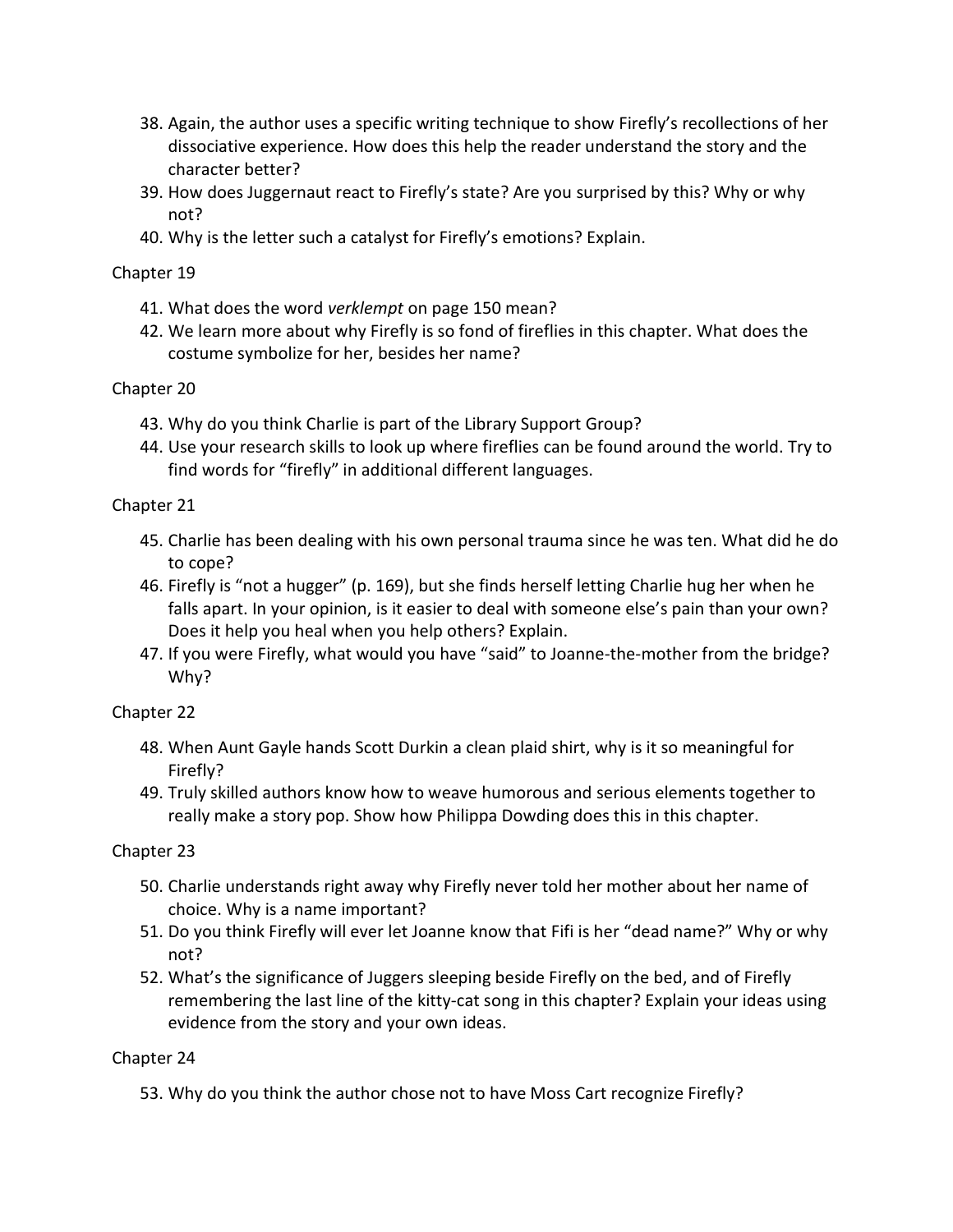- 54. Are you surprised Firefly hasn't yet visited her mom or written to her? Why or why not?
- 55. Do you believe Joanne-the-mother will truly get better? Would you advise Firefly to reunite with her if she does? Explain your reasoning.

# Culminating Activities

Consider assigning an infographic about a topic introduced in the novel (e.g., fashion in a particular era, the extent of homelessness in your local urban centre, etc.), organizing a fundraiser for a local social justice cause, designing a playlist for the "soundtrack" the students would like to see for a movie made from the book, creating their own visual interpretation of a chapter or section of the book in the form of a graphic novel or dramatic performance, etc. Give students the opportunity to make connections between the world and themselves, and to choose their own way of demonstrating them.

Here are some other activities to consider when you finish the novel:

### Costume Party:

You are left alone in The Corseted Lady with every costume at your disposal. Think about what you could find that would best reveal the real you. Why is it appropriate? What would you select for your best friend? Your sibling? An adult in your life?

Pick yourself and one other person to "dress" at the Corseted Lady. Explain in detail your rationale for each "look."

## Costume Party Part 2:

Follow the Costume Party instructions (above), but instead of just writing your explanation, create a visual representation of you and your other person in your "costumes." You can do this by drawing, using technology, or creating a "paper doll" or model of yourselves in your outfits. You can even photoshop your head onto the representation! Be prepared to explain orally to the class why you selected your choices.

#### The Value of a Word

Firefly has a great interest in words. She notices when people use words she particularly likes, such as when Aunt Gayle refers to the school as being "not insufferably small" on page 19, or when Firefly debates which word that best describes her hunger on page 3. What value do you place on words? Why do you think they matter so much to Firefly?

Explain your thoughts in a one paragraph reflection. Then list five words you find particularly powerful and explain why you value them.

## A Rose by Any Other Name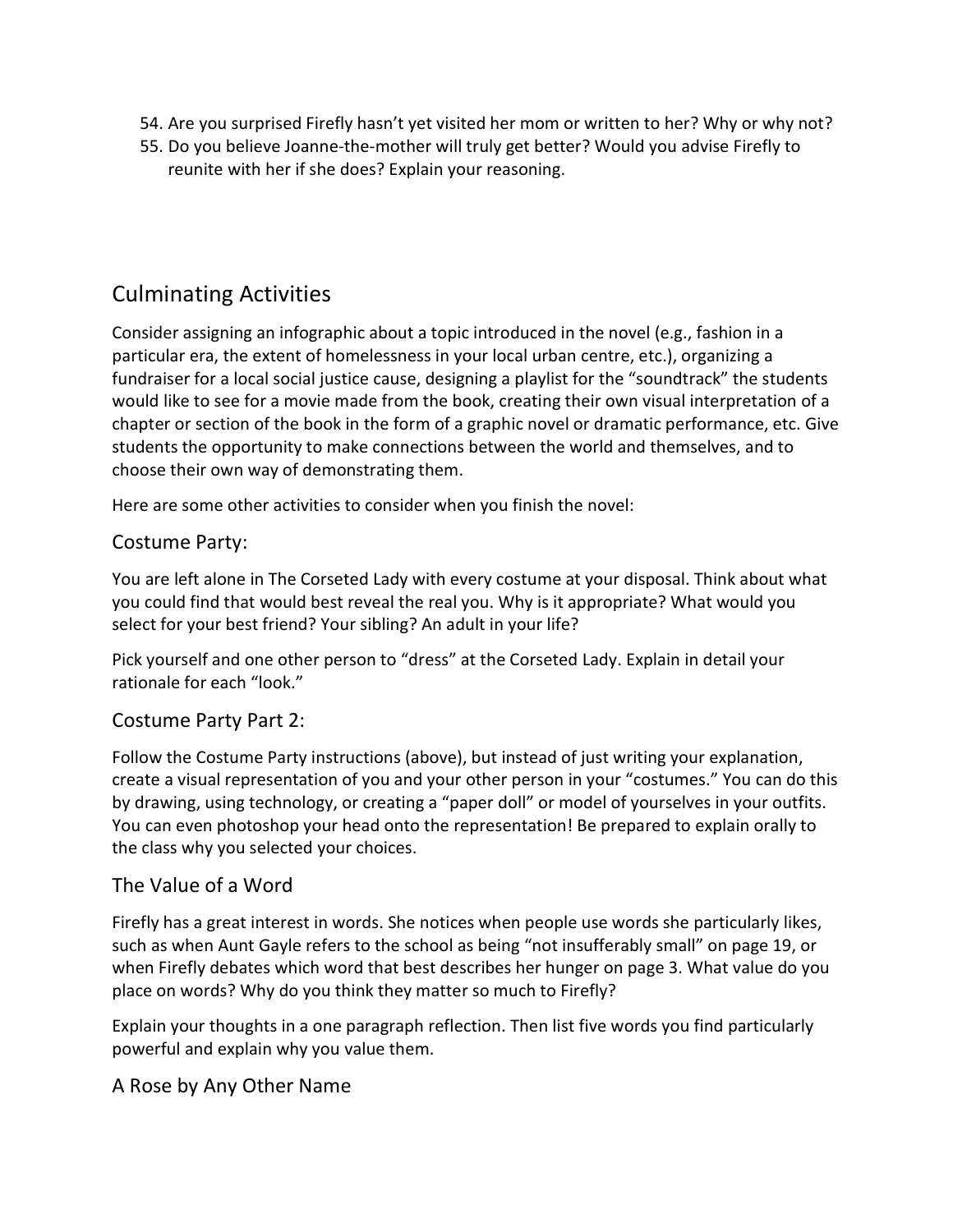Again, consider how important words are to Firefly, and how much she works to select just the right words as she tells her story. Then select one of the following options:

- A) Write a poem about a word that has always fascinated you, or that you appreciate.
- B) Choose a word from the story that you really like and write a poem about this word.
- C) Choose a word that sums up your feelings about the book. Then write a free verse poem using images and phrases from the book and your own ideas, to put your feelings into words.

#### **Connections**

#### Watch the video Umbrella, found here:

http://www.umbrella.movie/?fbclid=IwAR2xuBJkRDRkKpP9dN4SYnf9jHaJiFEmq0HsdZOKv66Eg VQ2xFn\_wYeLd68 What connections can you make between it and the novel Firefly? Discuss with a friend or the class.

#### Exploring the Same Themes in Different Texts

After reading Firefly, consider reading Elvis, Me, and the Lemonade Stand Summer by Leslie Gentile (978-1770866157), I'm Good and Other Lies by Bev Katz Rosenbaum (978-1770866324), or Elliot by Julie Pearson (978-1927485859). How are some of the same themes repeated in these stories? How are they handled differently?

#### Take Action

We learn about some aspects of homelessness in this novel, as well as mental well-being and trauma. Continue to research more about these or other related social justice issues in your local community.

Now act. Share your learning with others in your school or community at large. Take it even farther by working actively to make a difference, perhaps by collecting toiletries for homeless youth, or offering to volunteer in a local shelter with your family and friends.

## Interview with the Author

Interviewer: When you first started writing the novel, did you have any idea how successful it would be?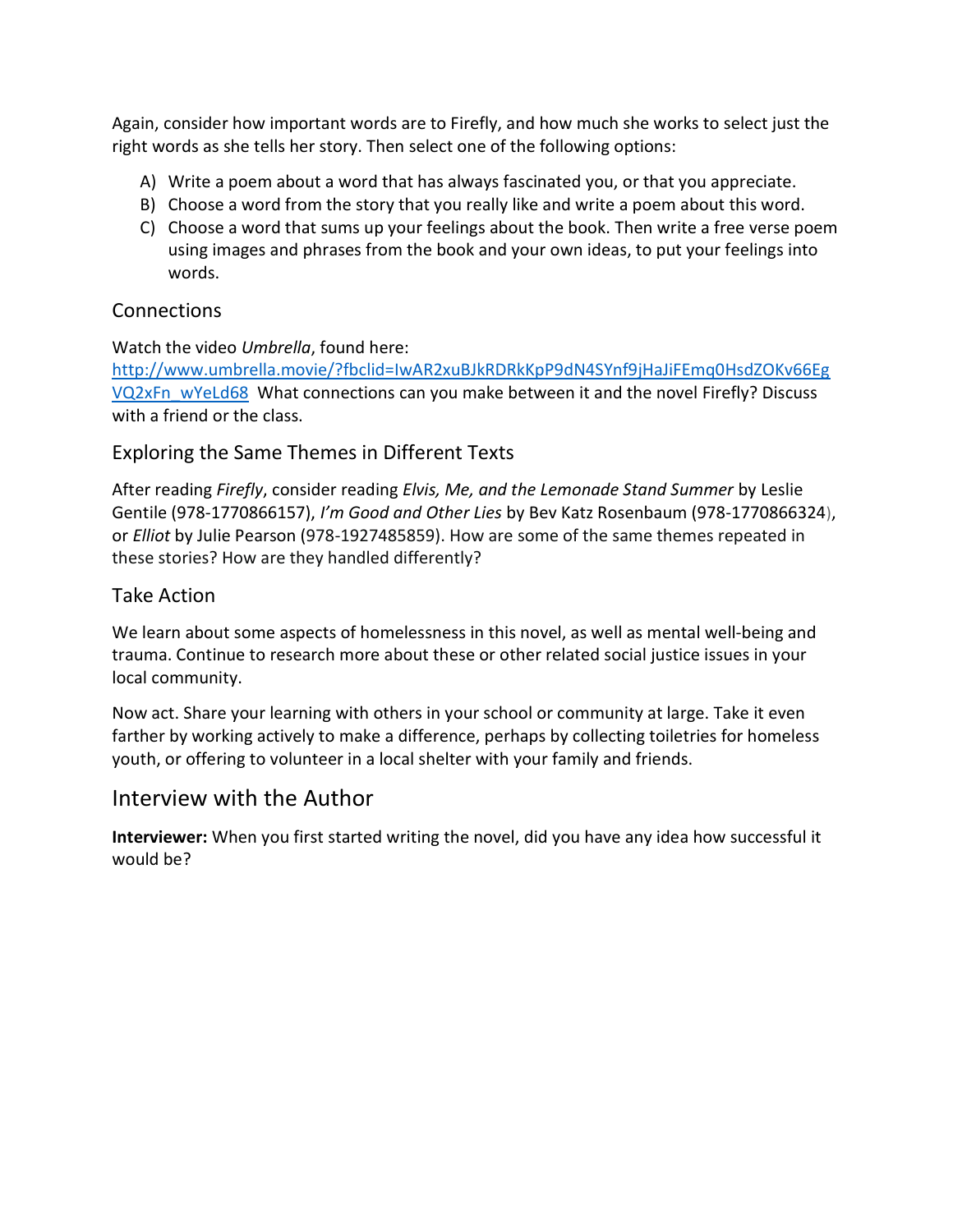

Philippa: The short answer is no. I don't think any author ever begins a novel thinking that they will win the Governor General Literary Award or be nominated for the Ontario Library Association Red Maple Award. Although it's a huge honour to be nominated and to win, awards are not the main reason we write for young people. If a reader connects with Firefly and understands themselves and the world in a new way, that's the best success of all for me, and I think for any writer.

Interviewer: What is your writing process like? Are you an "outliner" or a "fly-by-the-seat-of-your-pants" kind of writer?

Philippa: I get asked about process a lot, and I can tell you that apart from starting with an idea and a notebook, my

process is pretty scattered. It's not a streamlined, seamless process with a detailed outline and strict adherence to reams of ordered chapters in succession. But neither am I a "seat-of-thepantser," because although it can be fun and very freeing to have an idea and just write whatever comes to mind (which I've done), those stories (unsurprisingly) don't often hang together very well.

In fact, I think I fall somewhere in between the two extremes. A "seat-of-the-outliner" maybe!

Interviewer: Love that! < laughing> So what does your process look like?

Philippa: Usually, by the time I come to write a story, I've thought about it for a year or two, and done a lot of background reading and researching. One writing truth for me is that I always know how a book will end before I can start writing. Often the idea for the ending of a book is the first flash of inspiration for the story.

Once I start seriously thinking about writing a book, I keep a notebook that outlines my first vision for the story in a few pages, kind of a thumbnail of the story. The notebook also usually has major themes and characters too, but this evolves. I go off-book all the time whenever the story opens up and presents new opportunities to me as I write. This is the main reason I'm not strictly an "outliner," because so much of the story comes to me as I write it, the outline is always changing.

Interviewer: Did you stick closely to your initial vision for this book, or did you find yourself making significant changes?

Philippa: This is an interesting question, because this is one of those books that was there almost fully formed, as soon as I started writing it. This book was a quick write, which doesn't happen very often, or at least it doesn't happen that way for me. Usually, a book takes a year or more, so I think this book was stewing slowly on the back burner for a long time, waiting for me to invite it in.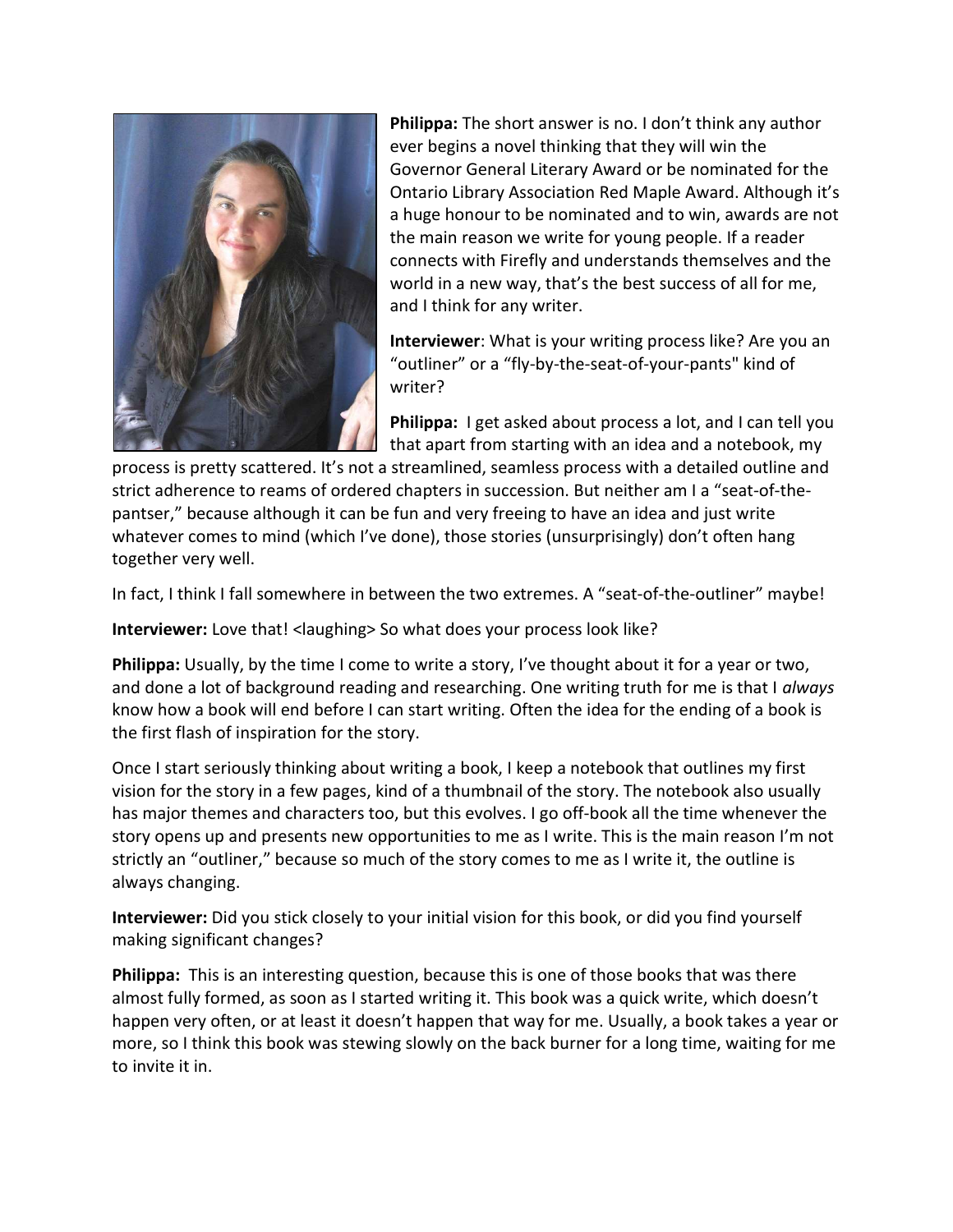The costume shop setting is based on a real film and television costume shop. Thunder Thighs, in Toronto, which is run by my extended family, and it was a joy to write about since I know it so well. It was easy to set my character in such a magical setting, and a place that I love. And, I've said this book was in part a tribute to my late sister-in-law, who built the costume shop business, so I knew exactly who Aunt Gayle was going to be right from the start. But yes, there were a few things that changed significantly as I wrote.

#### Interviewer: Like what?

Philippa: In earlier versions of the story, Firefly and her mother had already been evicted and were living in a tent under the Gardiner Expressway in Toronto, but as I wrote that it didn't feel real to me. I've never lived in a tent in an urban centre, and I didn't want to get that experience wrong. Also, there were several very good books already written about kids living in tents in Toronto.

So, as I thought about that, I realized that it might be more interesting to write a book that captures how a family could collapse, from the very beginning of that process. How does the loss of a parent's job affect a child? What are the stressors that send someone onto the street? How does poverty affect mental health and substance use? The loss of a job is often the beginning of a spiral, as it is for Firefly and her mother. According to the City of Toronto website, eviction is the number one reason for homelessness in the city.

Interviewer: It's fascinating to see how things changed as you got into the story.

Philippa: Well, a book is an evolution, material deepens and changes as you spend time with it. Another change in the final story takes place in the bridge scene with Firefly and Charlie, near the end of the book. In the earliest versions of the manuscript, I had Charlie's mother jump from the bridge; she committed suicide. But this made me uneasy right from the start; a mother's suicide deserves its own book, not just a chapter. Then one day driving on Bloor Street I saw a white bicycle covered with flowers chained to a post. This means that a bicycle rider had been struck and killed in the spot, a very sad sight that one sees all over the City. So I tried that, and the energy of the scene changed immediately when Charlie's mother died accidentally on her bike instead of by suicide. Charlie's crisis is different from Firefly's, but the resulting trauma is real. There are different kinds of crisis and ensuing trauma in the story, including the kids in Firefly's Library Support Group, the stepbrother subplot of bullying, and Charlie's is one more.

Interviewer: Speaking of your stepbrother subplot, you leave us with some unanswered questions about Norman Jakes and Scott Durkin. Are you planning on revisiting these characters in another book, by any chance?

Philippa: I'm usually the last person to think of writing a sequel! I think that part of the appeal of this story is that it is so quick, it happens in such a tight time frame, the ten days before Halloween, and in such a unique and high-interest setting like a costume shop. It would be really difficult to duplicate that intensity and interest in a sequel, so at the moment anyway, I'm not planning any immediate follow-up books on the characters in the story.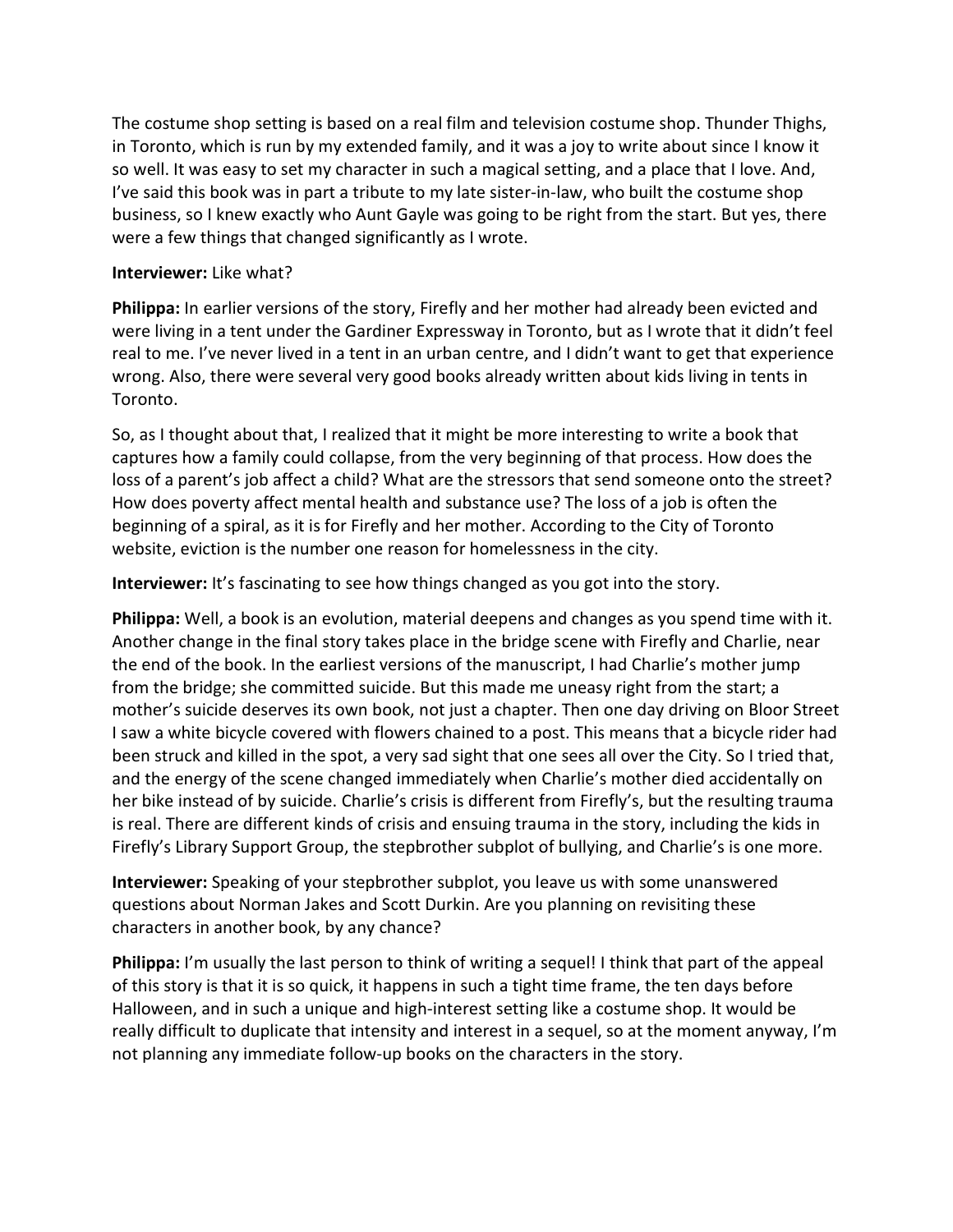Although, now I'm curious too … what might happen to Scott and Norman? Or Moss Cart? Or Charlie? Or the social worker, for that matter? Stay tuned!

Interviewer: You mention at the end of the book about your family members who inspired some of the characters, as well as the setting inspiration. How did they respond to you weaving these family connections into your story?

Philippa: It IS a bit tricky writing a piece inspired by a family member, and about a place like a family-run costume shop. As a writer you absolutely do not want to offend anyone. Not if you want to keep getting invited to family functions, anyway.

#### Interviewer: I bet! <grinning>

Philippa: So, to write *Firefly*, I checked with everyone involved, before, during and after the writing process. I told everyone my idea for the book long before I started writing it and asked how they would feel about me setting *Firefly* in the costume shop. There were no objections; in fact, everyone was really excited for me. I've been really lucky, and incredibly grateful to my extended family for their continued support. They are artists, and they help create products used in the movie and television world every day. They know the business of creating to be one that does sometimes blur the lines of reality and fiction. There's no way you could write a book like Firefly, about a family-run business and with one main character, (in this case Aunt Gayle), inspired by the creator of that business, if anyone objected to it.

It's important to remember though, that this is fiction, and "inspired by" is not the same as "memoir." The book is a tribute to my late sister-in-law, and to the amazing costume company that she built (and which is now run by my nephew), but I also made sure it's very much a creative construct. It's not just reality, it's fiction inspired by reality.

Interviewer: What do you hope to inspire in your readers as they turn the last page?

Philippa: Oh, so many things! I would definitely want every reader to feel like they have been on a journey of resilience with Firefly. I would want them to feel her courage, curiosity, her humour and maybe through her, understand a little more about PTSD and trauma. I'd also want readers to feel inspired by Aunt Gayle's love for her, and to be moved by her aunt's kindness and celebration of Firefly's unique character.

I'd also want any reader to feel at the end of the book that PTSD is not the only thing that defines someone. Also, it's not weak to ask for help. I hope that any child, whether in a difficult home situation or not, will be inspired by Firefly. We're all luminous, beautiful creatures, lit from within, and there are people who see that in us, too.

Find your crew and let them love you and help you. You're not alone.

(To see the full version of this interview, visit Philippa Dowding's website.)

## About Philippa Dowding:

Philippa Dowding has won many marketing industry awards and has had poetry and short fiction published in journals across Canada. Her children's books have been nominated for